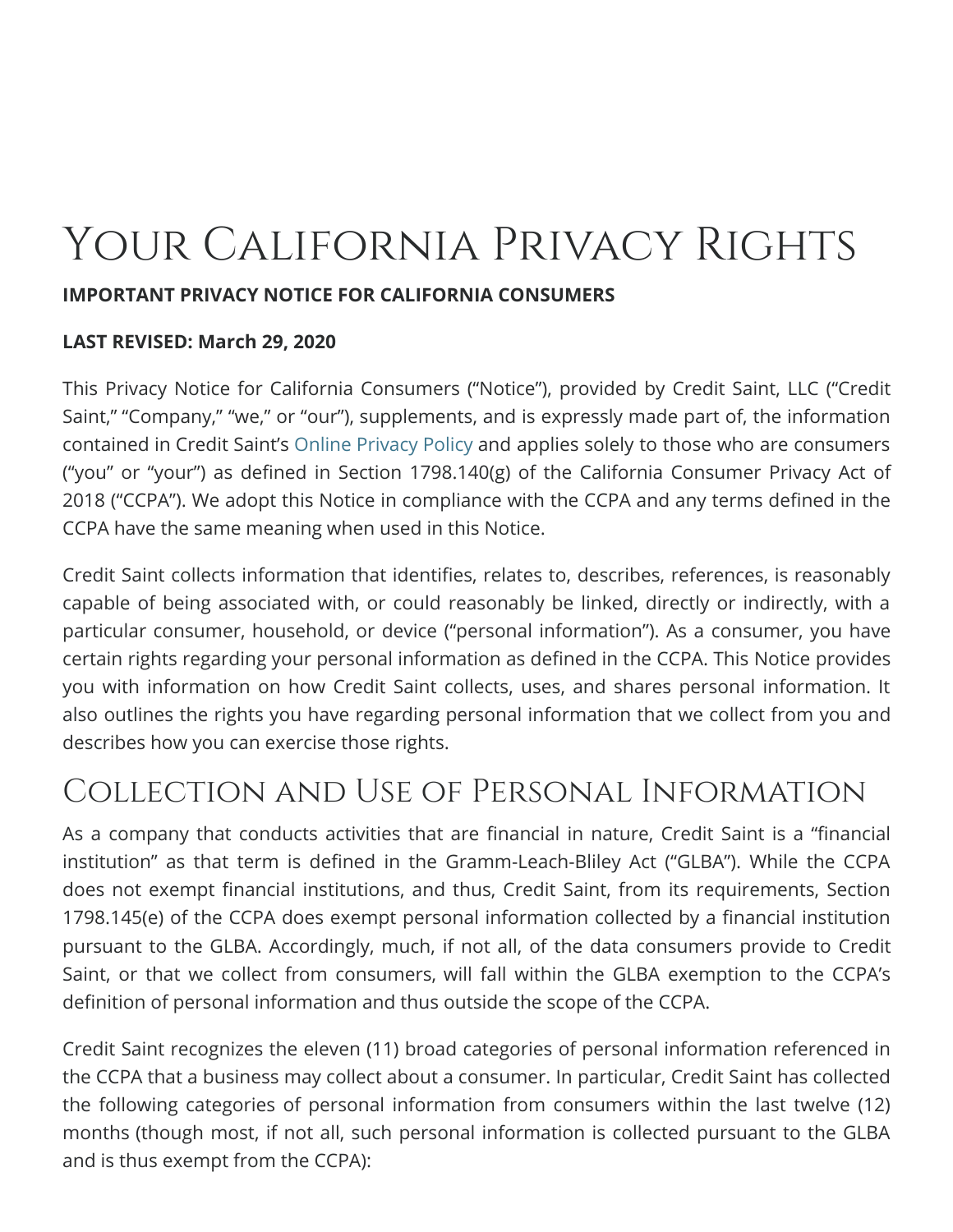| <b>Category</b>                                                                                                                                 | <b>Examples</b>                                                                                                                                                                                                                                                                                                                                                                                                                                                                                                                   | <b>Collected</b> |
|-------------------------------------------------------------------------------------------------------------------------------------------------|-----------------------------------------------------------------------------------------------------------------------------------------------------------------------------------------------------------------------------------------------------------------------------------------------------------------------------------------------------------------------------------------------------------------------------------------------------------------------------------------------------------------------------------|------------------|
| A. Identifiers.                                                                                                                                 | A real name, alias, postal address, unique personal<br>identifier, online identifier, Internet Protocol address,<br>email address, account name, Social Security number,<br>driver's license number, passport number, or other<br>similar identifiers.                                                                                                                                                                                                                                                                            | <b>YES</b>       |
| <b>B.</b> Personal<br>information<br>categories listed<br>in the California<br>Customer<br>Records statute<br>(Cal. Civ. Code §<br>1798.80(e)). | A name, signature, Social Security number, physical<br>characteristics or description, address, telephone<br>number, passport number, driver's license or state<br>identification card number, insurance policy number,<br>education, employment, employment history, bank<br>account number, credit card number, debit card<br>number, or any other financial information, medical<br>information, or health insurance information.<br>Some personal information included in this category<br>may overlap with other categories. | <b>YES</b>       |
| C. Protected<br>classification<br>characteristics<br>under California<br>or federal law.                                                        | Age (40 years or older), race, color, ancestry, national<br>origin, citizenship, religion or creed, marital status,<br>medical condition, physical or mental disability, sex<br>(including gender, gender identity, gender expression,<br>pregnancy or childbirth and related medical<br>conditions), sexual orientation, veteran or military<br>status, genetic information (including familial genetic<br>information).                                                                                                         | <b>YES</b>       |
| D. Commercial<br>information.                                                                                                                   | Records of personal property, products or services<br>purchased, obtained, or considered, or other<br>purchasing or consuming histories or tendencies.                                                                                                                                                                                                                                                                                                                                                                            | <b>YES</b>       |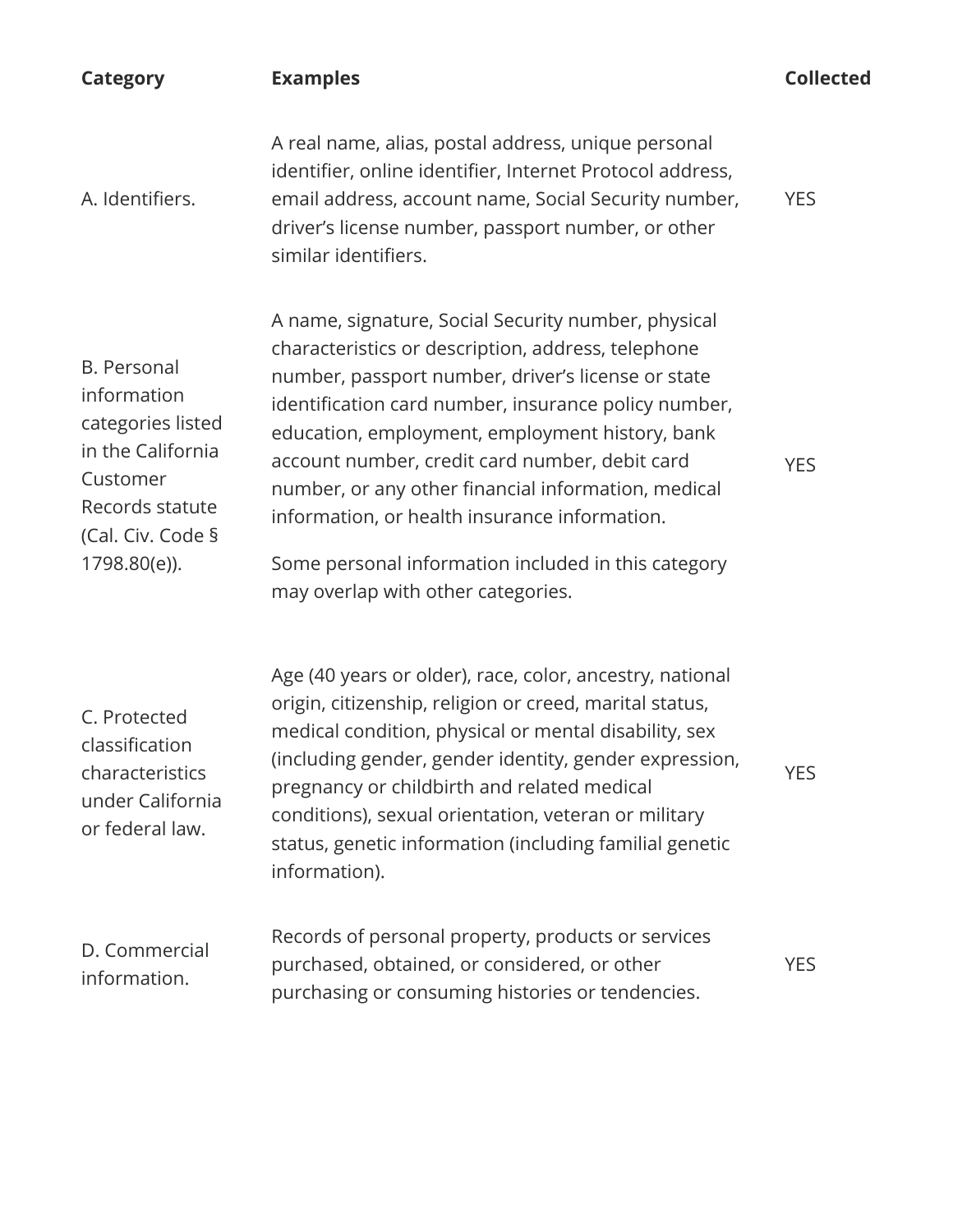| <b>Category</b>                                                                                                                                                  | <b>Examples</b>                                                                                                                                                                                                                                                                                                                                | <b>Collected</b> |
|------------------------------------------------------------------------------------------------------------------------------------------------------------------|------------------------------------------------------------------------------------------------------------------------------------------------------------------------------------------------------------------------------------------------------------------------------------------------------------------------------------------------|------------------|
| E. Biometric<br>information.                                                                                                                                     | Genetic, physiological, behavioral, and biological<br>characteristics, or activity patterns used to extract a<br>template or other identifier or identifying information,<br>such as, fingerprints, faceprints, and voiceprints, iris or<br>retina scans, keystroke, gait, or other physical<br>patterns, and sleep, health, or exercise data. | <b>NO</b>        |
| F. Internet or<br>other similar<br>network activity.                                                                                                             | Browsing history, search history, information on a<br>consumer's interaction with a website, application, or<br>advertisement.                                                                                                                                                                                                                 | <b>YES</b>       |
| G. Geolocation<br>data.                                                                                                                                          | Physical location or movements.                                                                                                                                                                                                                                                                                                                | <b>YES</b>       |
| H. Sensory data.                                                                                                                                                 | Audio, electronic, visual, thermal, olfactory, or similar<br>information.                                                                                                                                                                                                                                                                      | <b>NO</b>        |
| I. Professional or<br>employment-<br>related<br>information.                                                                                                     | Current or past job history or performance<br>evaluations.                                                                                                                                                                                                                                                                                     | <b>NO</b>        |
| J. Non-public<br>education<br>information (per<br>the Family<br>Educational<br>Rights and<br>Privacy Act (20<br>U.S.C. Section<br>1232g, 34 C.F.R.<br>Part 99)). | Education records directly related to a student<br>maintained by an educational institution or party<br>acting on its behalf, such as grades, transcripts, class<br>lists, student schedules, student identification codes,<br>student financial information, or student disciplinary<br>records.                                              | <b>NO</b>        |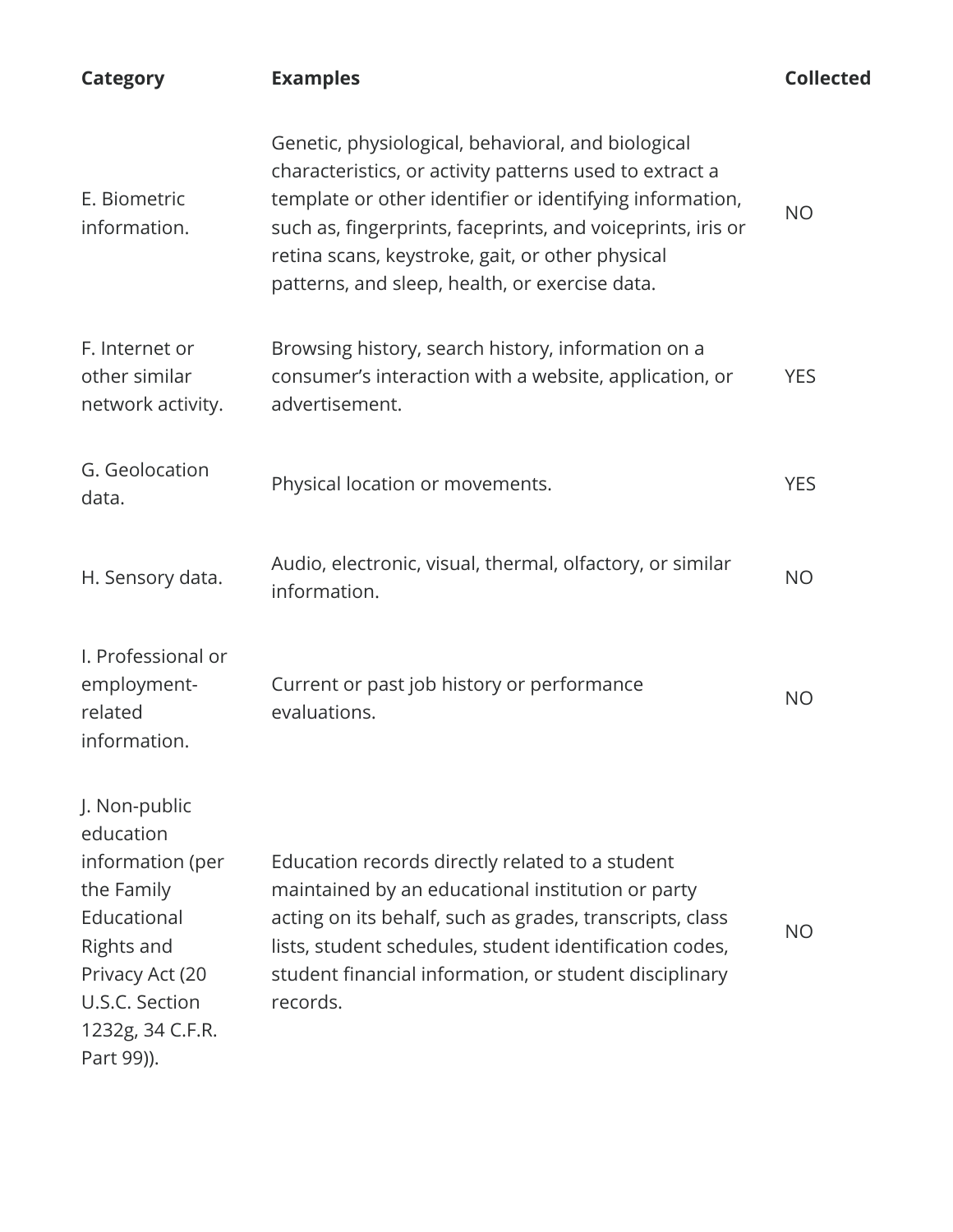| <b>Category</b>                                               | <b>Examples</b>                                                                                                                                                          | <b>Collected</b> |
|---------------------------------------------------------------|--------------------------------------------------------------------------------------------------------------------------------------------------------------------------|------------------|
| K. Inferences<br>drawn from<br>other personal<br>information. | Profile reflecting a person's preferences,<br>characteristics, psychological trends, predispositions,<br>behavior, attitudes, intelligence, abilities, and<br>aptitudes. | <b>YES</b>       |

Personal information does not include publicly available information from government records, de-identified or aggregated consumer information, or information otherwise excluded from the CCPA's scope, such as information collected pursuant to the GLBA. Any personal information or category of personal information collected pursuant to the GLBA would not be considered "personal information" under the CCPA.

Notwithstanding the GLBA exemption to which most, if not all personal information collected by Credit Saint is subject, we have obtained the categories of personal information listed above from the following categories of sources

- Directly from you. For example, from forms you complete or products and services you purchase.
- Indirectly from you. For example, from information we obtain in the course of providing our services to you, or from observing your actions on our website.
- From third-party business partners such as social media sites, ad networks, and analytics providers.

Credit Saint may use this information to:

- Provide you with the information, products, or services you request from us.
- Fulfill the reason you provided the information, such as to respond to customer service requests or other inquiries.
- Create, maintain, customize, and secure your account with us.
- Personalize your website experience and deliver content and product and service offerings relevant to your interests, including targeted offers and ads through our Site, third-party sites, and via email or text message (with your consent where required by law).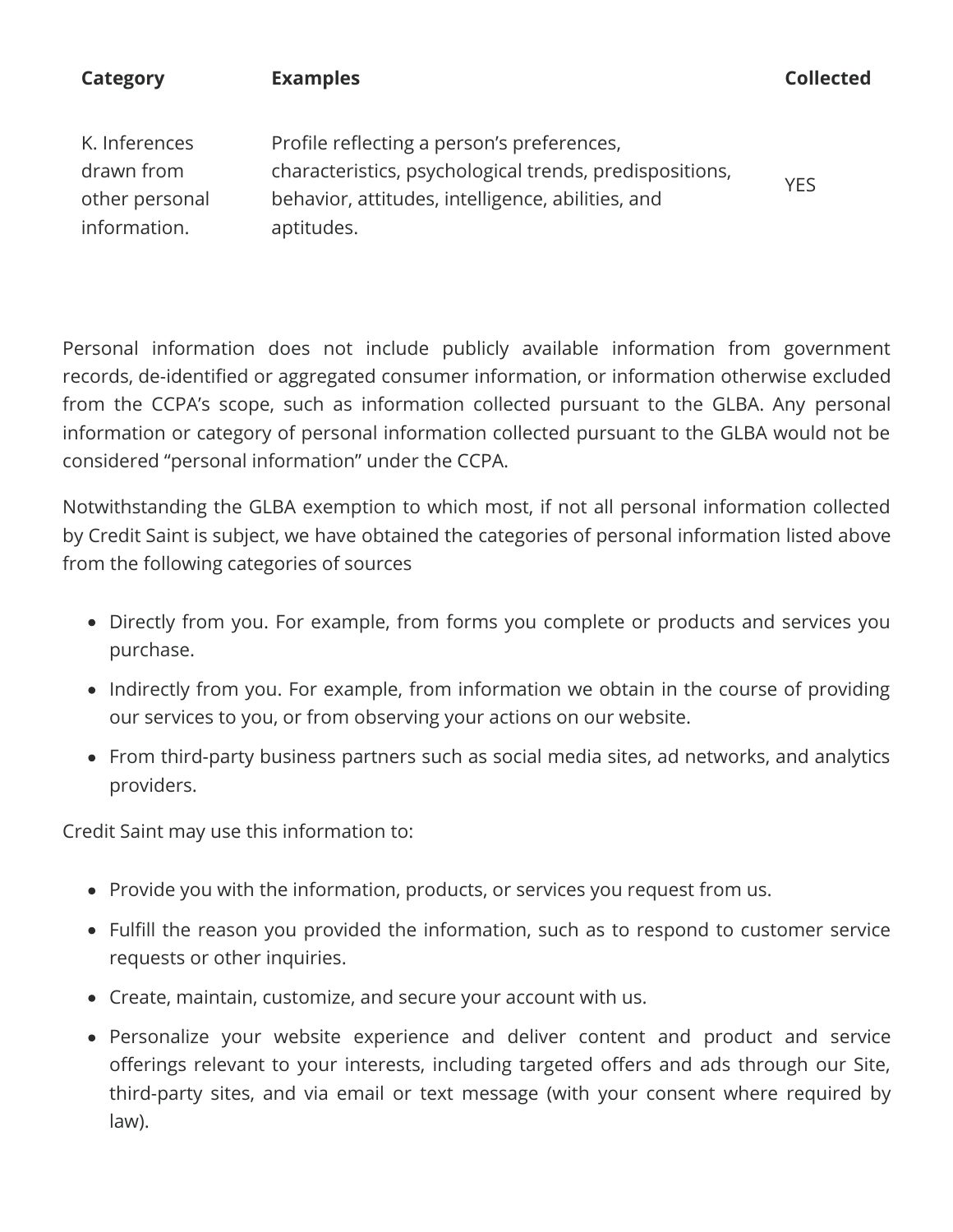- Advertise and market products and services to you from both affiliated and non-affiliated entities, which includes sending promotional communications, target advertising, and presenting you relevant offers (with your consent where required by law).
- Help maintain the safety, security, and integrity of our website, products and services, databases and other technology assets, and business.
- Process your requests, purchases, transactions, and payments
- Provide you with support and to respond to your inquiries, including to investigate and address your concerns and monitor and improve our responses.
- For testing, research, analysis, and product development, including to develop and improve our website, products, and services.
- Prevent transactional fraud.
- Respond to law enforcement requests and as required by applicable law, court order, or governmental regulations.
- As described to you when collecting your personal information or as otherwise set forth in the CCPA.

Credit Saint will not collect additional categories of personal information or use the personal information we collected for materially different, unrelated, or incompatible purposes without providing notice to you. Such notice may be delivered, for example, by posting an updated California Privacy Notice.

### Sharing Personal Information

Credit Saint may disclose your personal information to a third party service provider for business purposes. When we do so, Credit Saint enters into a contractual arrangement that describes the business purpose and requires the recipient to both: (A) keep that personal information confidential; and (B) not use it for any purpose except performing the obligations under the contract.

We share your personal information with the following categories of third parties for a business purpose:

- Affiliates.
- Service providers.
- Data aggregators.
- Social media companies
- Internet cookie data recipients (e.g., Google analytics)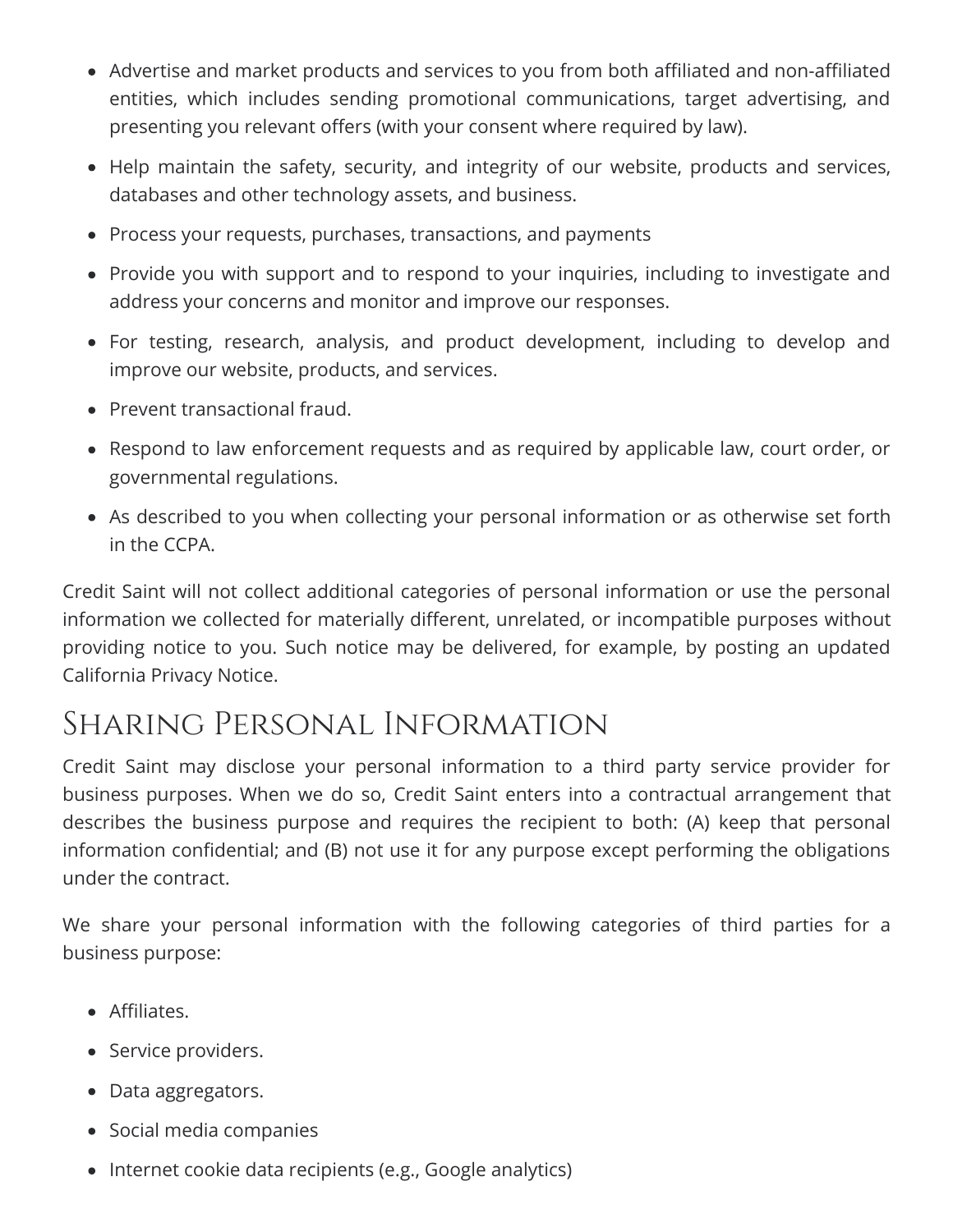### Disclosure of Personal Information for a Business Purpose

The CCPA requires Credit Saint to provide you with a statement on its personal information disclosures for a business purpose that reference the eleven (11) categories of information reflected in the chart above. In the preceding twelve (12) months, Credit Saint has disclosed the following categories of personal information for a business purpose:

- Category A: Identifiers.
- Category B: California Customer Records personal information categories.
- Category C: Protected classification characteristics under California or federal law.
- Category D. Commercial information.
- Category F. Internet or other similar network activity.
- Category G. Geolocation data.
- Category K. Inferences drawn from other personal information.

### Sale of Personal Information.

The CCPA similarly requires Credit Saint to provide you with a statement on its personal information sales. In the preceding 12 months, we have sold the below categories of information:

- Category A: Identifiers.
- Category B: California Customer Records personal information categories.
- Category C: Protected classification characteristics under California or federal law.
- Category D. Commercial information.
- Category F. Internet or other similar network activity.
- Category G. Geolocation data.
- Category K. Inferences drawn from other personal information.

We sell these categories of personal information for commercial purposes to the following categories of third parties

Financial Institutions –including, for example, Debt Settlement Service Providers and Lenders.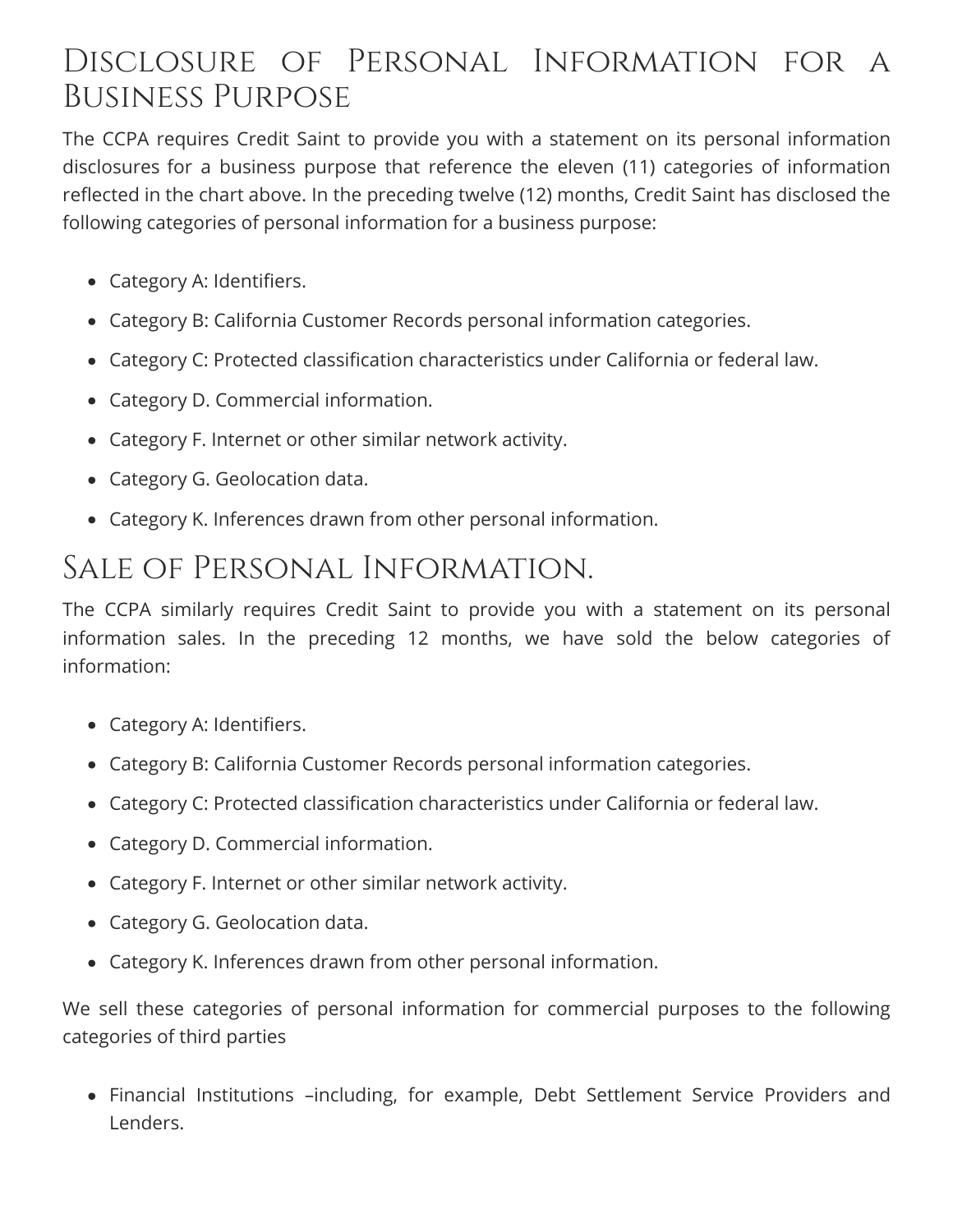Business partners and third parties - We may also share Information with business partners and third parties (e.g., other companies, retailers, research organizations, advertisers, ad agencies, advertising networks and platforms, social networks, participatory databases, publishers, and non-profit organizations) that may want to market products or services to you.

Please note that once we sell your personal information with another company, the information received by the other company is controlled by that company and becomes subject to the other company's privacy practices.

### Notice Regarding Your Rights Access & Data Portability Rights

You have the right to request that Credit Saint disclose what personal information we collect, use, and disclose. If we receive and confirm your consumer request as verifiable and no exception applies, we will provide you with:

- The categories of personal information we collected about you.
- The categories of sources for the personal information we collected about you.
- Our business or commercial purpose for collecting that personal information.
- The categories of third parties with whom we share that personal information.
- The specific pieces of personal information we collected about you.
- If we sold or disclosed your personal information for a business purpose, two lists disclosing:
	- o Sales, identifying the personal information categories that each category of recipient purchased; and
	- disclosures for a business purpose, identifying the personal information categories that each category of recipient obtained.

### DELETION REQUEST RIGHTS

Subject to certain exceptions, you have the right to request that we delete any of your personal information that we collected from you and retained. If we receive and confirm your consumer request as verifiable, unless an exception applies we will delete (and direct our service providers to delete) your personal information from our records.

The CCPA provides a number a reasons why a deletion request may be denied. We may deny your deletion request if retaining the information is necessary for us or our service provider(s) to: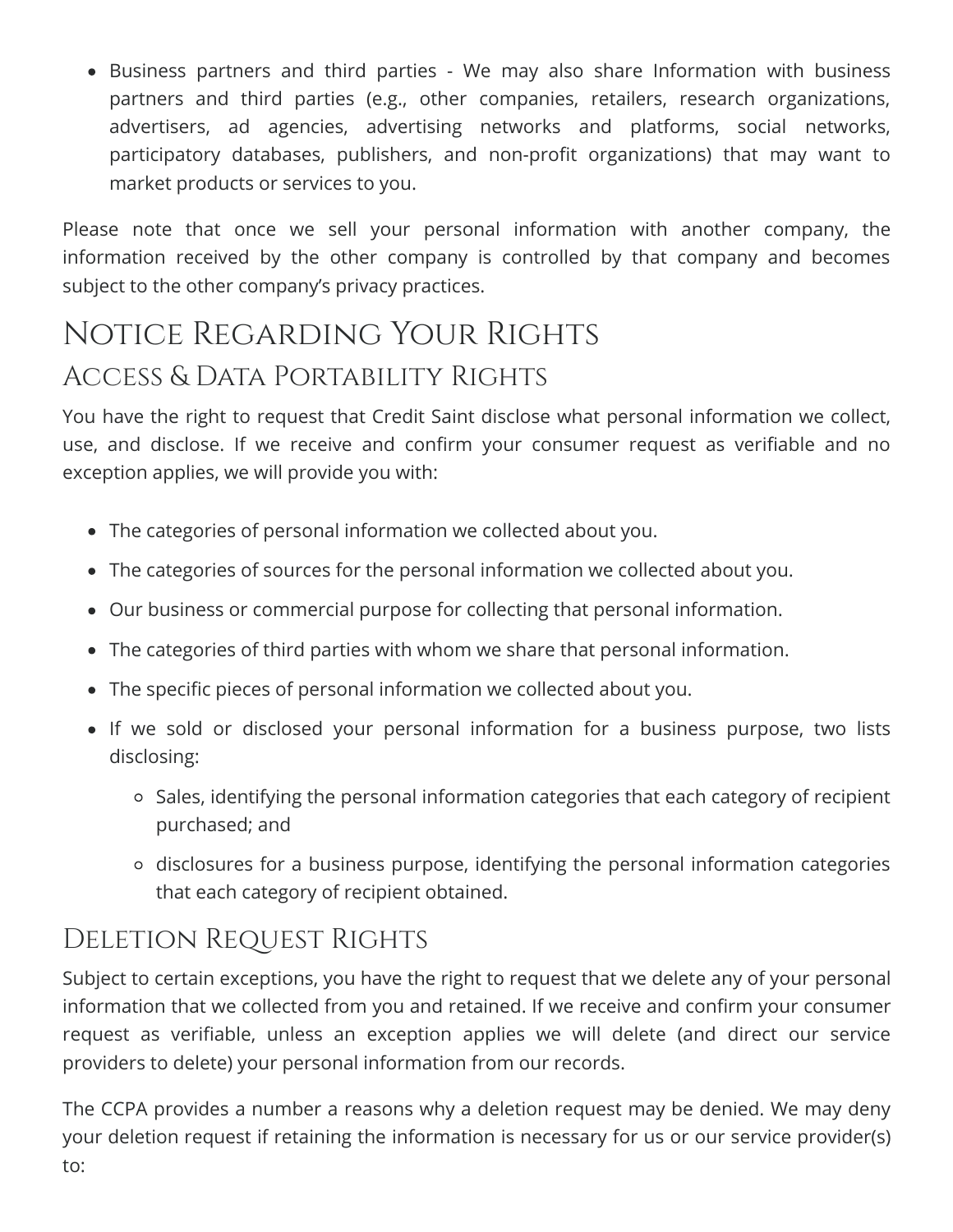- 1. Complete the transaction for which we collected the personal information, provide a good or service that you requested, take actions reasonably anticipated within the context of our ongoing business relationship with you, fulfill the terms of a written warranty or product recall conducted in accordance with federal law, or otherwise perform our contract with you.
- 2. Detect security incidents, protect against malicious, deceptive, fraudulent, or illegal activity, or prosecute those responsible for such activities.
- 3. Debug products to identify and repair errors that impair existing intended functionality.
- 4. Exercise free speech, ensure the right of another consumer to exercise their free speech rights, or exercise another right provided for by law.
- 5. Comply with the California Electronic Communications Privacy Act (Cal. Penal Code § 1546 et. seq.).
- 6. Engage in public or peer-reviewed scientific, historical, or statistical research in the public interest that adheres to all other applicable ethics and privacy laws, when the information's deletion may likely render impossible or seriously impair the research's achievement, if you previously provided informed consent.
- 7. Enable solely internal uses that are reasonably aligned with consumer expectations based on your relationship with us.
- 8. Comply with a legal obligation.
- 9. Make other internal and lawful uses of that information that are compatible with the context in which you provided it.

#### Right to Opt-Out of Sale of Personal Information

You have the right to request that Credit Saint no longer sell your personal information. To exercise that right, please click here: [Do Not Sell My Personal Information](https://creditsaint.test/ccpa-do-not-sell-request) or Calling us toll-free during business hours at: [1-877-637-2673](tel:1(877)637-2673).

### Exercising Access, Data Portability, and Deletion **RIGHTS**

To exercise the access, data portability, and deletion rights described above, please submit a verifiable consumer request to Credit Saint by:

- Calling us toll-free during business hours [1-877-637-2673](tel:1(877)637-2673).
- Filling out the California Consumer request form available at www.creditsaint.com/CCPAaccess-deletion-request or [by clicking here](https://creditsaint.test/ccpa-access-deletion-request)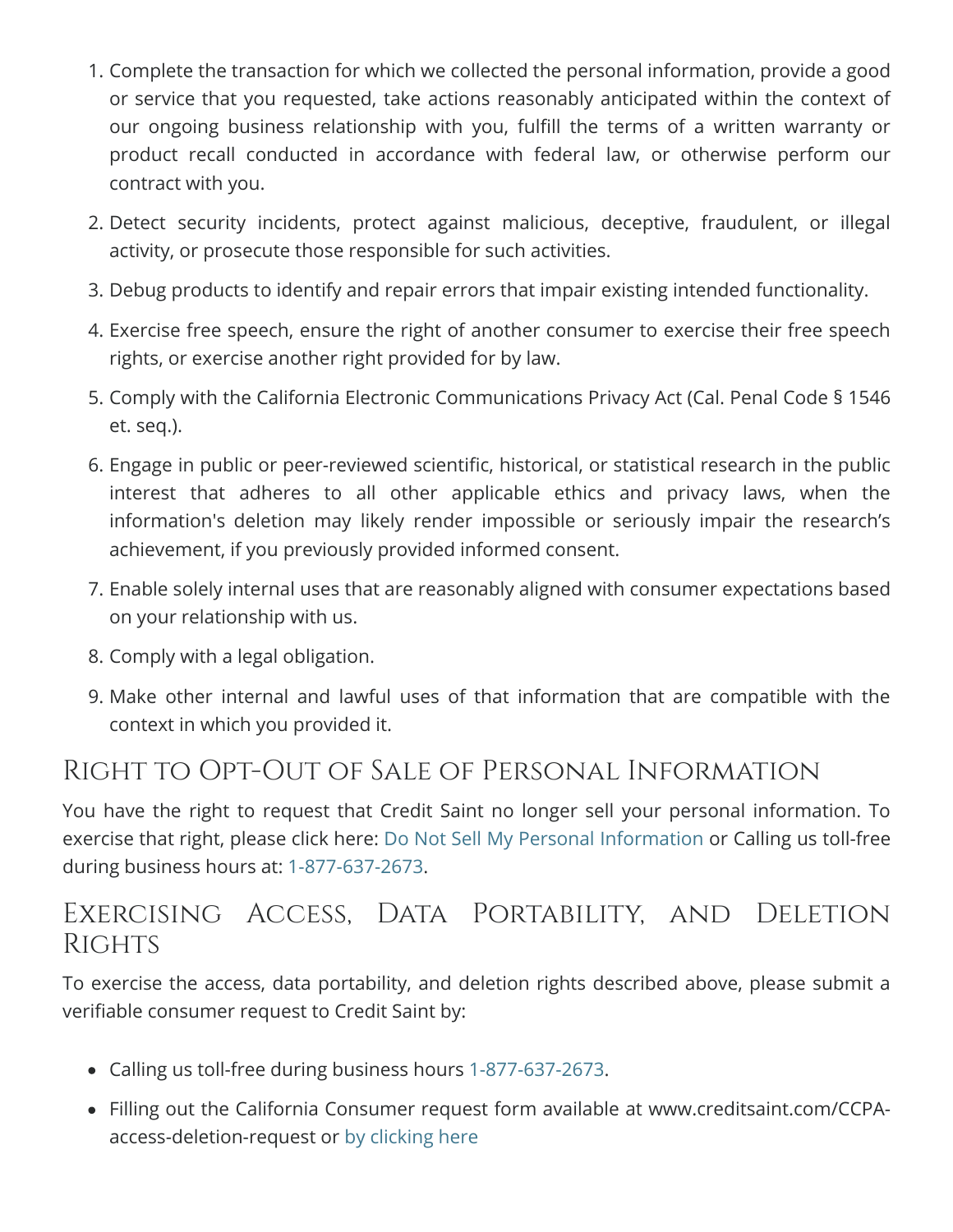Only you or someone registered with the California Secretary of State and legally authorized to act on your behalf may make a verifiable consumer request related to your personal information.

You may only make a verifiable consumer request for access or data portability twice within a 12-month period.

The verifiable consumer request must:

- Provide sufficient information that allows Credit Saint to verify, to a reasonable degree of certainty, that you are the person about whom Credit Saint collected personal information (or your authorized representative), which may include multi-factor authentication of identifying information provided by you. Such authentication may be conducted and verified independently or in combination with a comparison of personal information already maintained by Credit Saint, if any; and
- Describe your request with sufficient detail that allows Credit Saint to properly understand, evaluate, and respond to it.

We cannot respond to your request or provide you with personal information if we cannot verify your identity or authority to make the request and confirm that the personal information relates to you. Making a verifiable consumer request does not require you to create an account with us, but we must also be able to confirm the personal information relates to you. However, we do consider requests made through your password protected account sufficiently verified when the request relates to personal information associated with that specific account.

We will only use personal information provided in a verifiable consumer request to verify the requestor's identity or authority to make the request.

### Response Timing and Format

Credit Saint endeavors to respond to a verifiable consumer request within forty-five (45) days of receiving it. If Credit Saint requires additional time to process your request, up to a maximum total of ninety (90) days from the date the request is received, we will notify you of this and inform you of the reason for requiring the additional time.

If you have an online account with us, we will deliver our written response to your online account. If you do not have an account with us, we will deliver our written response by mail or electronically, at your option. Any disclosures we provide will only cover the 12-month period preceding the verifiable consumer request's receipt. The response we provide will also explain the reasons we cannot comply with a request or have denied a request, if applicable.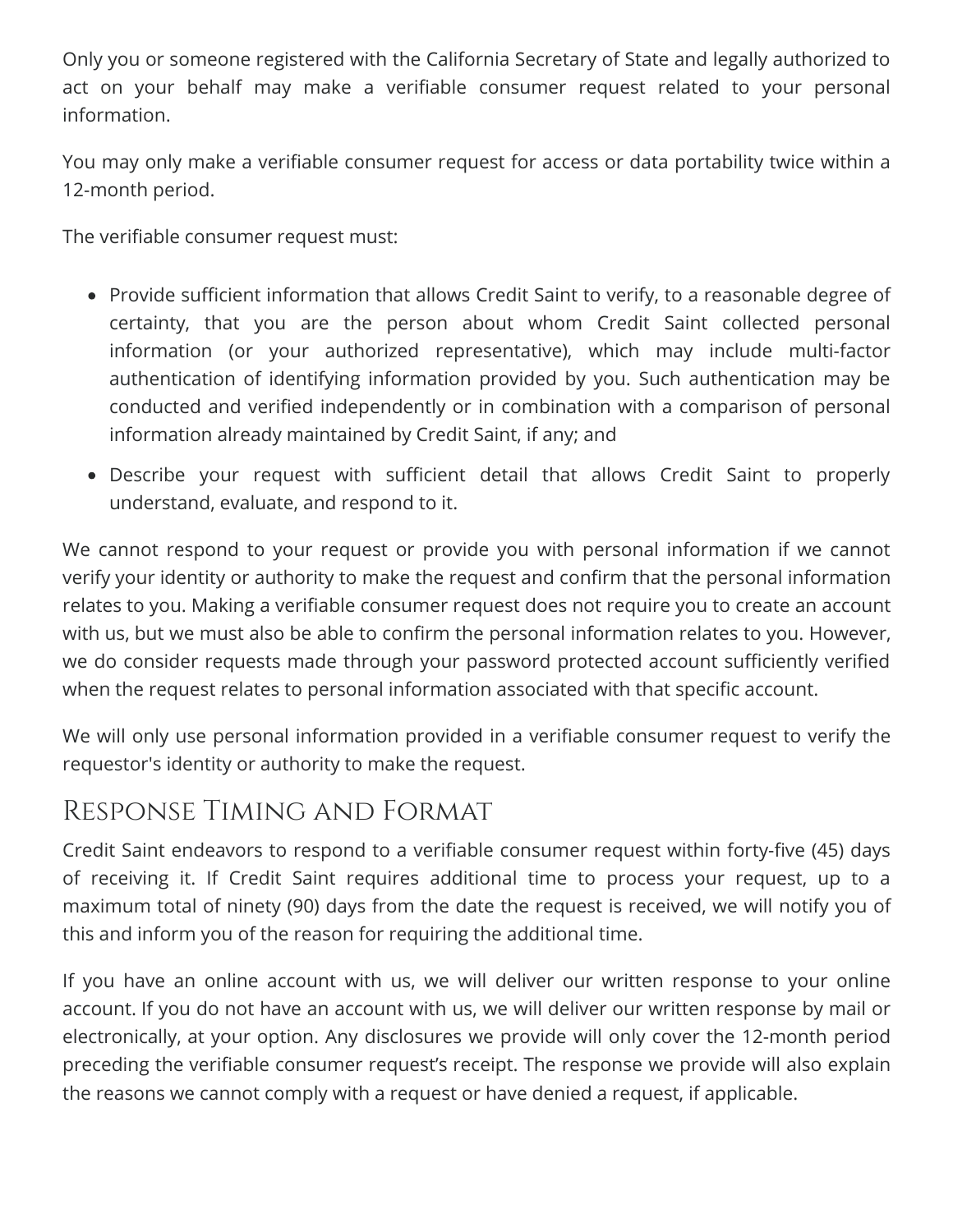We do not charge a fee to process or respond to your verifiable consumer request unless it is excessive, repetitive, or manifestly unfounded. If we determine that the request warrants a fee, we will tell you why we made that decision and provide you with a cost estimate before completing your request.

### Non-Discrimination

Credit Saint will not discriminate against you for exercising any of your CCPA rights as described above. Unless permitted by the CCPA, Credit Saint will not:

- Deny you goods or services.
- Charge you different prices or rates for goods or services, including through granting discounts or other benefits, or imposing penalties.
- Provide you a different level or quality of goods or services.
- Suggest that you may receive a different price or rate for goods or services or a different level or quality of goods or services.

### Do Not Track Disclosures

HOW DO WE RESPOND TO WEB BROWSER "DO NOT TRACK" signals or other mechanisms that provide consumers the ability to exercise choice regarding the collection of personally identifiable information about an individual consumer's online activities over time and across third-party websites or online services?

We currently do not respond to DNT signals in browsers because we do not track individual users across the web.

May other parties collect personally identifiable information about an individual consumer's online activities over time and across different websites when they visit www.creditsaint.com?

No.

### Other California Privacy Rights

California's "Shine the Light" law (Civil Code Section § 1798.83) permits certain individuals that are California residents to request information regarding our disclosure of personal information to third parties for their direct marketing purposes. To make such a request,